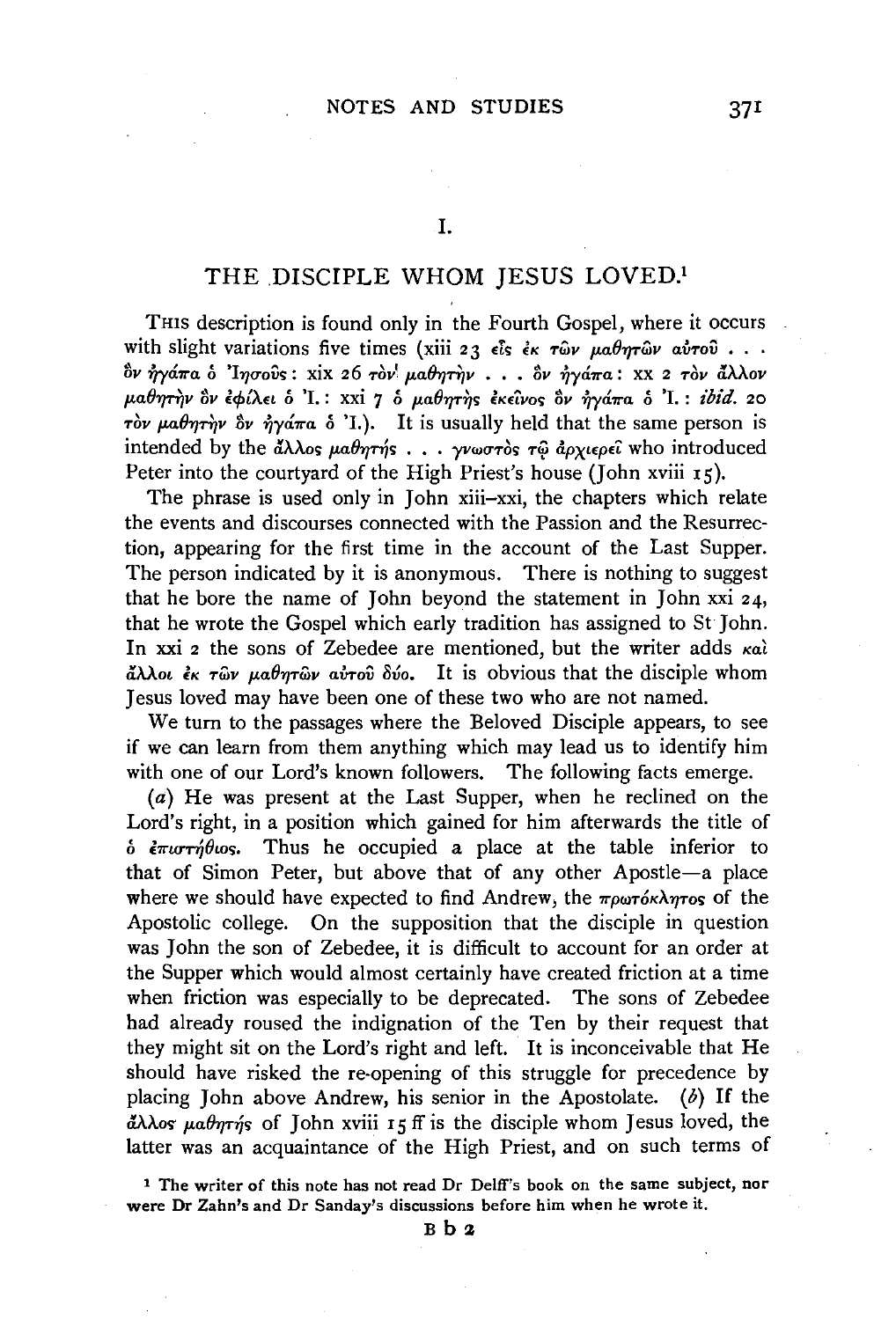## 372 THE JOURNAL OF THEOLOGICAL STUDIES

intimacy with him that he could enter the  $a\dot{v}\lambda\dot{\eta}$  of the High Priest's official residence himself, and gain admission to it for a friend. But it is scarcely conceivable that a Galilean disciple, drawn from the fishermen of the northern lake, could have stood in this relation to the head of the exclusive aristocracy which virtually ruled the Jewish people. This disciple, whoever he was, must have been a person of some wealth and influence, possibly εκ γένους άρχιερατικού (Acts iv 6). It was perhaps some confused reminiscence of his early days that gave rise to the tradition that John of Ephesus once served as a Jewish priest.<sup>1</sup>  $(c)$  The Beloved Disciple is next seen standing by the cross, not with the Apostles, who do not seem to have rallied after their flight from Gethsemane (Mark xiv 50, Matt. xxvi 56), but with the women, and next to Mary the mother of the Lord. The Lord, seeing them there, commits His mother to the care of this disciple, who forthwith takes her to his own home and keeps her there (απ' εκείνης της ώρας έλαβεν o *µ,a8riri/<> avri,v·* £ls *ra Wia). Ta Wia* does not necessarily mean more than 'his own quarters', i. e. his lodging (cf. John xvi 32); but both. A. V. and R. V. interpret it here as the disciple's 'own home', and they are doubtless right; for the Mother could not have been taken to any but a private dwelling-house, where she would have found a women's quarter ready for her use. It is reasonable, then, to suppose that this disciple had a home either in Jerusalem or in the neighbourhood. If in Jerusalem, was it the house where the Last Supper was eaten?<sup>2</sup> Was the Beloved Disciple the  $\omega_{\kappa}$  ole  $\sigma_{\kappa}$  (Mark xiv 14), and therefore the host? and does this explain his place at the Supper?  $(d)$  The editorial note appended to the Fourth Gospel (xxi  $24 f$ ) identifies this disciple with the author of the Gospel ( $\delta$ *tros*  $\delta$  *µa* $\theta$ *nrns*  $\ldots$ ,  $\delta$  *ypayas rawa).* 

Was this enigmatical person one of the Twelve? That he is called a  $\mu a \theta \eta \tau \eta$ 's must not, of course, be taken to disprove this. The Fourth Gospel does not use  $\frac{\partial \pi}{\partial \sigma}$  as a title,<sup>s</sup> and almost constantly describes the Apostles as *oi μαθηταί*. Judas is εἶς τῶν μαθητῶν (John xii 4), and the Beloved Disciple is introduced (xiii  $23$ ) in nearly identical terms. Moreover, it is in favour of his apostolical character that we find him on more than one occasion in company with St Peter {John xiii 24, xviii 15, xx 2, xxi 20 ff), and that the Apostles Peter and

John Mark ; see Dr Sanday's *Sacred Sites* p. 83 f. 3 John xiii r6 is no exception.

<sup>&</sup>lt;sup>1</sup> έγενήθη lερεύs τὸ πέταλον πεφορεκώs (Polycrates ap. Eus. *H. E.* iii 31). Bishop Westcott remarks that James of Jerusalem is also said to have worn the  $\pi \epsilon \tau a \lambda o \nu$ . But in the latter case the story comes from Epiphanius *(Haer.* lxxviii 14.), and not from a second-century Bishop of Ephesus. 2 The Cenaculum is often identified with the home of Mary the mother of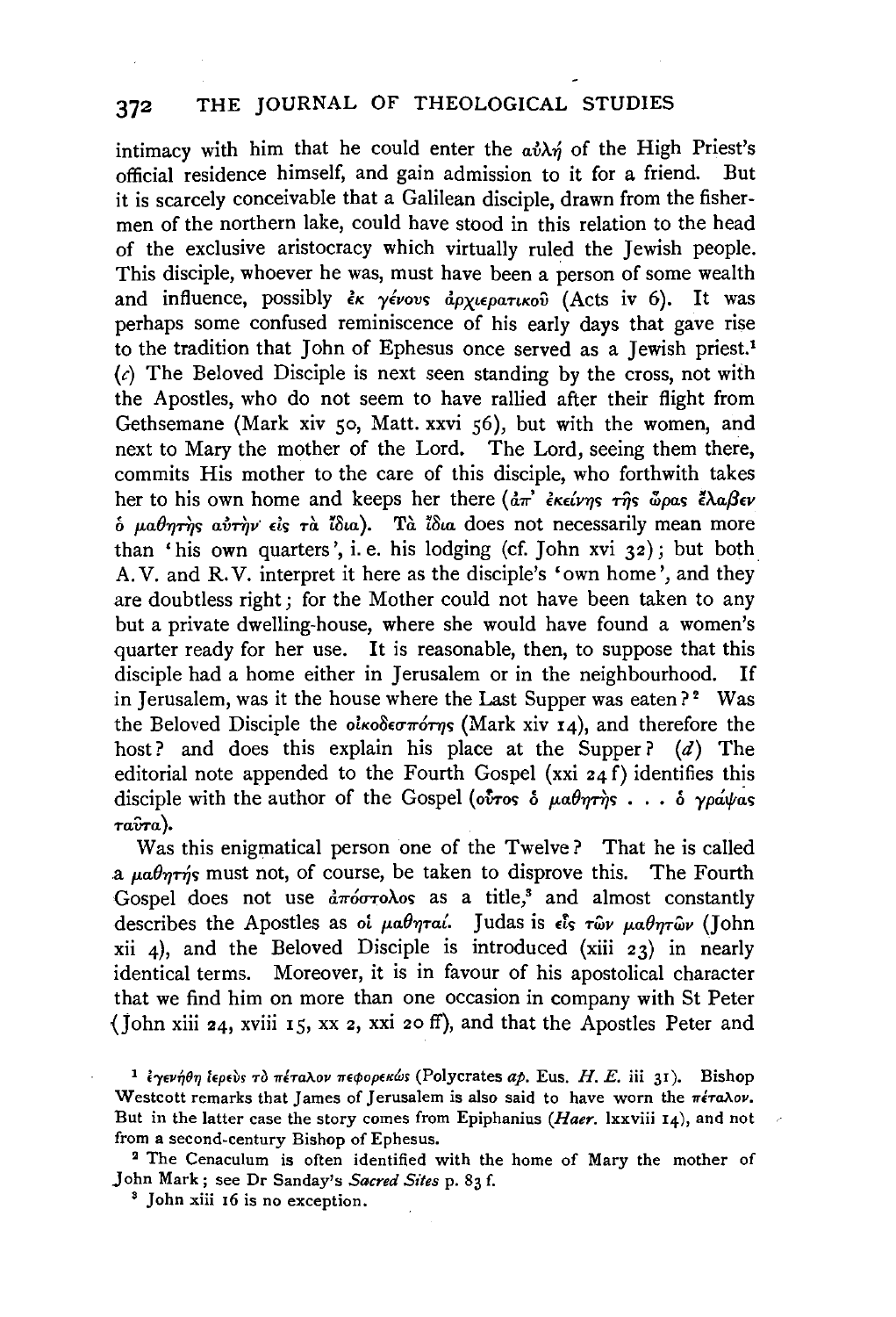John are closely associated in Acts (iii 1, 3 f, iv 13, 19, viii 14).<sup>1</sup> All these facts must be allowed to have weight in determining the position of the disciple whom Jesus loved. But here the evidence for his identification with John the son of Zebedee ends, and into the other scale must be thrown the facts already produced, which seem to shew that the Beloved Disciple was not a Galilean, but a well-to-do inhabitant of Jerusalem or its vicinity, who belonged to a class socially superior to that from which the Galilean disciples of Christ were drawn. The belief that he was a Jerusalemite is to some extent confirmed by the contents of the Fourth Gospel. While it does not altogether neglect events and teaching which belong to the ministry in Galilee (cf. John ii  $I-I2$ , iv  $43-54$ , vi, vii  $I-9$ , xxi), the bulk of the Gospel is concerned with a ministry in Judaea and Jerusalem, of which the Synoptists seem hardly conscious. The locality of the events and discourses, doubtless, is not the factor which determines their presence in the book ; yet the impression is certainly given that the Evangelist was more interested in the Judaean than in the Galilean work and teaching of Christ. And it is significant that the teaching of the last night, at which the Beloved Disciple was present, is told with more than ordinary fullness.

But if the disciple was not a Galilean, and not one of the Twelve, who was he? Is there any one among the disciples named either by the Synoptists or in the Fourth Gospel for whom our Lord may be said to have shewn a special affection? As we know, He loved all His own to the end (John xiii  $r$ ), and especially those whom He had chosen to be His Apostles (John xiii 34 f, xv 12). But was there one among these who was pre-eminently the Beloved Disciple ? Or if there was, can we say that it was the Apostle John? John was one of the three whom the Lord took with Him to the scenes of the Transfiguration and the Agony, and one of the four who questioned the Master privately about the sign of His Coming (Mark xiii 3; cf. Matt. xxiv 3). But this is merely to say that he was among the first four members of the Apostolic body. Nor does either of the sayings attributed to John (Mark ix 38, Luke ix 54), or the request which came from the two sons of Zebedee (Mark x 37), indicate any special affinity to the mind of Christ. All the depth of insight and fervour of love which we connect with the name of John belong to the Beloved Disciple and not, so far as we know, to the son of Zebedee.

Of a specializing love for individuals who are named in the Gospels we have only two examples. (a) Jesus loved the family of Bethany, and every member of it (John xi 3  $\partial v$   $\phi \iota \lambda \epsilon \hat{\iota} s$   $d\sigma \theta \epsilon \nu \epsilon \hat{\iota} \cdot i\partial \epsilon$ , 5  $\partial \nu \alpha \pi \alpha$